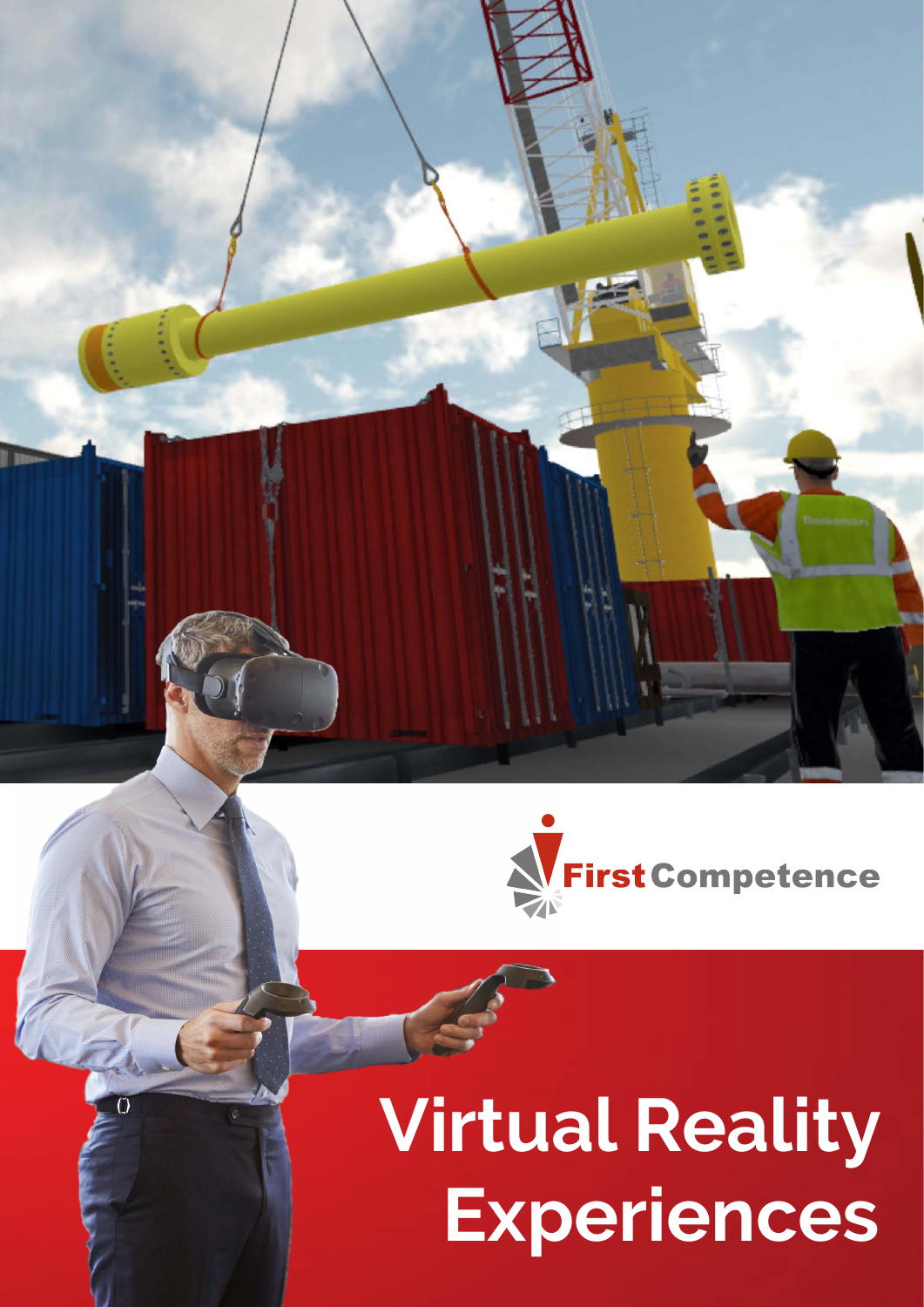



For more information regarding our range of virtual reality services, visit our website or contact us using the details below:

www.firstcompetence.co.uk

info@firstcompetence.co.uk

+44 (0)1224 333212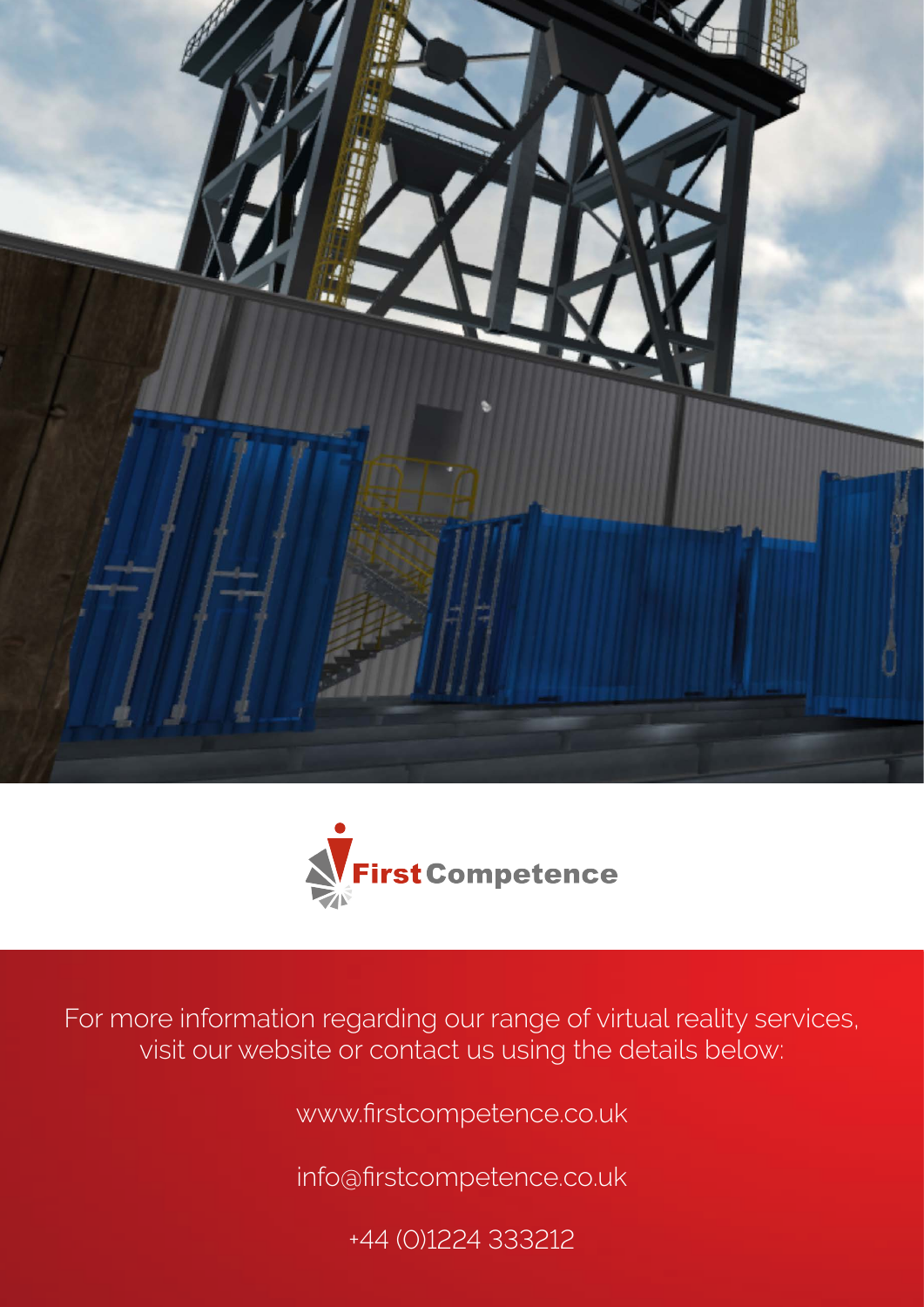# **THE BENEFITS OF VIRTUAL REALITY**

## **Working Wirelessly with Remote Access**

One of VR's greatest benefits is that its applications can be run from anywhere. Updated software can added to a VR headset from any location with a Wi-Fi connection.



The VR headsets are extremely accessible. With the full capability of going wireless, training exercises no longer need to be run from a training room with a computer.

## **Reduced Cost**

Working with VR has the potential for huge savings by removing the need to have people travel to onshore facilities.



Employees can be trained and / or assessed using a variety of different exercises that are uploaded directly to the VR headset instantly.

#### **Realistic Scenarios**

The freedom of VR allows users to experience situations that they couldn't necessarily experience in real life.

For example, users exposed to potential hazardous situations can be better prepared for such an event in the real world.



Incident and accidents can be recreated to aid understanding and enhance lessons **learned**